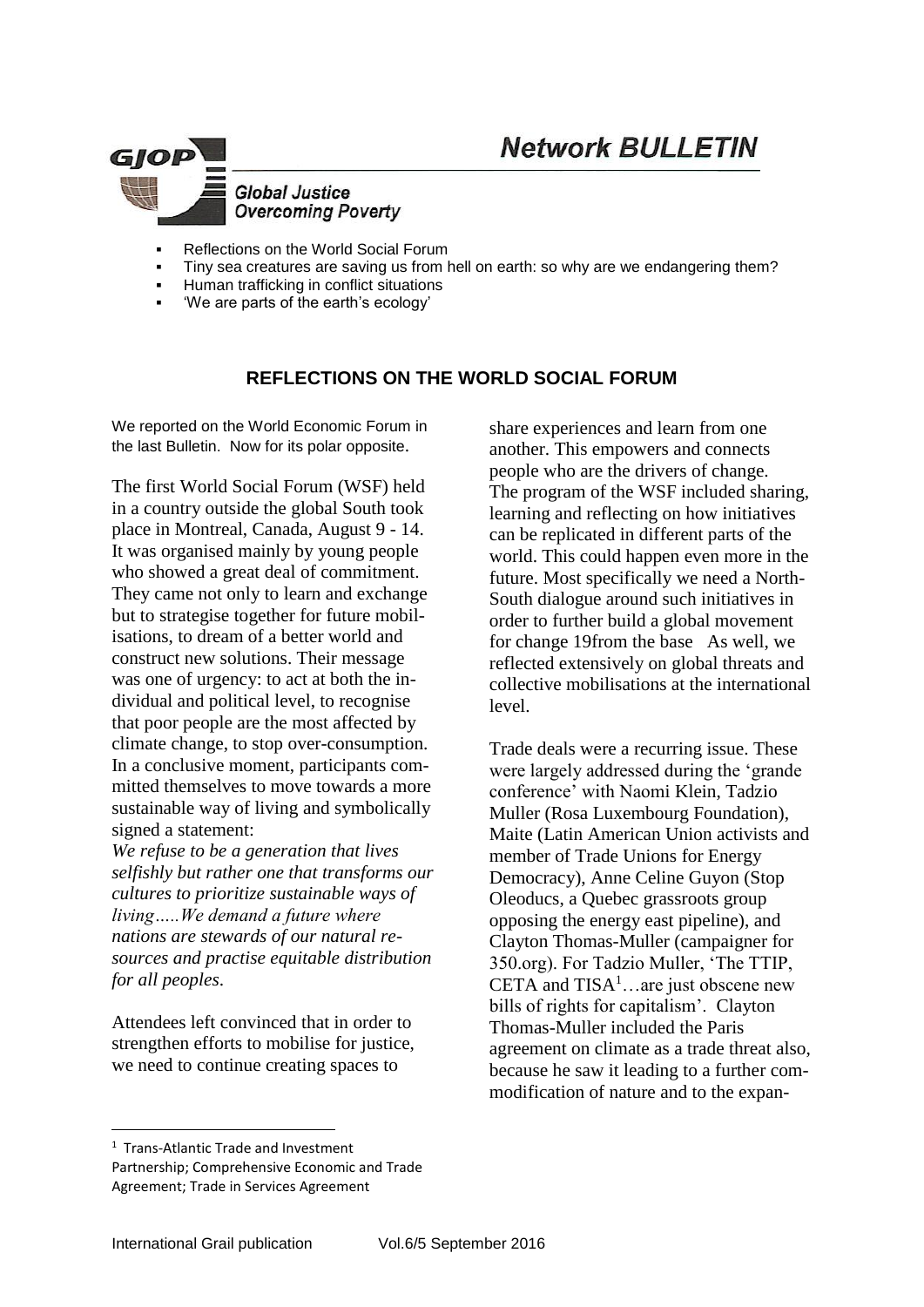sion of market mechanisms to deal with climate change.

*Extractivism* describes the massive and accelerating global exploitation of the natural resources of the earth. The extractive industries can be found on land and in the seas, mining profitable resources, ignorant or careless of the ecological consequences. The International People's Conference on Mining (IPCM) organised a workshop in which Leon Dulce accused governments and mining corporations of pursuing a dangerous strategy of dividing communities through cooption and criminalisation, while falsely claiming that they were benefitting them with increased employment opportunities In another workshop dedicated to corporate strategies of control, Fr. Dario (Church and Mining Network) explained how mining industries implement war strategies to access resources, e.g., establishing a permanent state of dispossession, privatising territory, plundering and rape. In the inspiring workshop on *Gendered Impacts: Indigenous Women and Resource Extraction*, women from all parts of the world told how they are particularly affected by mining operations that prevent all sorts of activities that are usually the work of women, from agriculture to traditional medicine. Further, as conventional mining operations often take place in militarised contexts, sexual abuse by armed forces too often goes unpunished.

It is clear from the World Social Forum that the interlinked struggles against gender, social and economic inequality are systemic and call for systemic change. This entails a tireless commitment to resist and reverse the current practice of valuing everything only in terms of its financial product, which is occurring in every aspect of our lives, even in relation to Nature. And linked with this is the current extractivist assault on the Earth for financial profit. 'The earth and its resources are the final forms of wealth we have' (Lidy Nacpil, Jubilee North). Struggles to achieve, for example, a decent wage or a shorter working week are important, but these incremental struggles are only part of the longer struggle for systemic change.

*Source: Notes from International Catholic Development Agencies (CIDSE), edited by Mary Boyd* 

## **TINY SEA CREATURES ARE SAVING US FROM HELL ON EARTH: SO WHY ARE WE ENDANGERING THEM?**

Deep in the ocean, fissures in the earth's crust spew geothermal water and gases super-heated to up to 400 degrees Celsius. Sounds like hell? Not quite.

Hydrothermal vents discovered just [40](http://oceanservice.noaa.gov/facts/vents.html)  [years ago](http://oceanservice.noaa.gov/facts/vents.html) by scientists, teem with a surprising abundance of life. And these hotbeds of biodiversity are crucial for underwater ecosystems and the global climate, according to [a recent report](http://journal.frontiersin.org/article/10.3389/fmars.2016.00072/full) in *Frontiers In Marine Science.*

The vents dot the sea floor at [depths](http://www.mesa.edu.au/deep_sea/hydrothermal_vents.asp) of 5,000 - 13,000 feet, gushing sulfides,

methane, iron and hydrogen into the ocean. Like moths to a (very hot) flame, microorganisms around the vents convert these elements into food. They are, in turn, eaten by other organisms, transporting that geothermal energy up a food chain that includes mussels, clams, giant crabs and scarlet tube worm colonies.

Importantly, researchers found that ventdwelling creatures gobble up as much as 90% of the released methane — which, if it were to be released into the atmosphere, would act as a greenhouse gas [86 times](http://thinkprogress.org/climate/2013/10/02/2708911/fracking-ipcc-methane/) more potent than carbon dioxide over a 20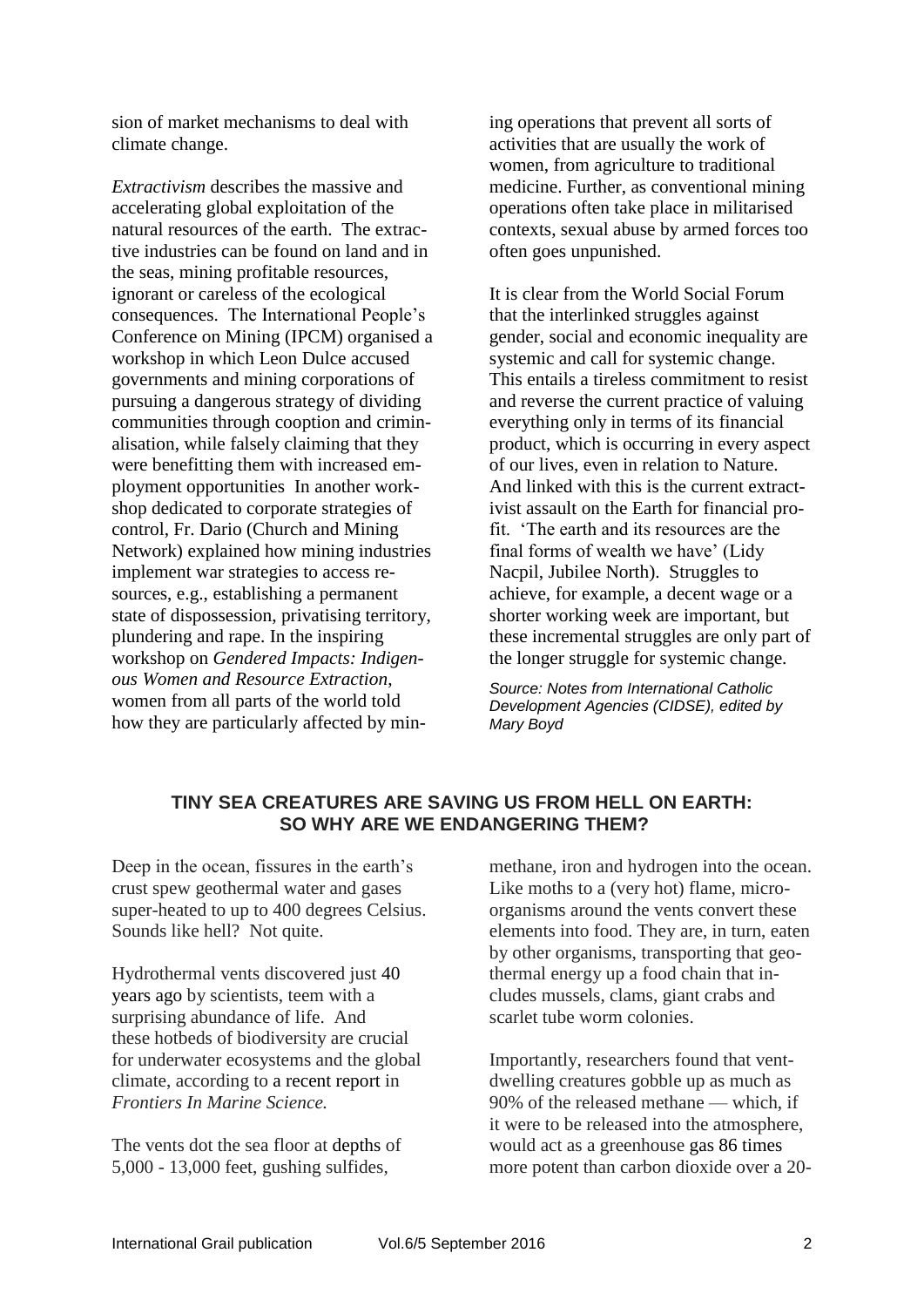year period. 'There is more methane on the ocean floor than there are other forms of fossil fuels left in the oceans', [said](https://www.sciencedaily.com/releases/2016/05/160531143217.htm) Andrew Thurber, co-author of the report, 'and if it were all released it would be a doomsday climatic event. Through methane consumption, these life forms are literally saving the planet.'

But – there's more. These extreme ecosystems are threatened by offshore oil and gas extraction — particularly the peripheral impacts from anchors, noise pollution and leakage. Worse still – plans are well advanced to mine the vents for copper, gold and silver, with the first deep sea mining machines set for a test drive in the [near future.](http://spectrum.ieee.org/robotics/industrial-robots/seabedmining-robots-will-dig-for-gold-in-hydrothermal-vents) *(See Bulletins Nov. 2011 and Sept. 2014)*

Since the vents are dispersed around the ocean floor world-wide, any coordinated plan to protect them requires international cooperation. There's no better reason for working together.

*Source: Samantha Lee, in 'Grist' June 2016, 'Grist' is a journal based in Seattle, USA, [www.grist.org](http://www.grist.org/) Slightly edited by A. Healey.*

#### Update on Nautilus Mining

As already reported in the Bulletin, Nautilus Inc. is pushing forward towards deep sea

mining 30 kilometres offshore from the New Ireland Province of Papua New Guinea. Solwara 1 is the name of the project.

However, Reuters reported in June of this year that Nautilus requires significant additional funding to complete the building and deployment of its seafloor production system. If the company fails to secure adequate finance, it may suspend or terminate development of the project, or engage in joint ventures, capital restructuring or asset sales. Nautilus is unable to determine the extent of delay at this time.

In July this year National Geographic ran a report on deep sea mining, concluding with this challenge to the world community:

'The rationale for exploiting minerals in the deep sea is based on their perceived current monetary value. The living systems that will be destroyed are perceived to have no monetary value. Will decisions about use of the natural world continue to be based on the financial advantage for a small number of people despite risks to systems that underpin planetary stability – and support human survival?'

*Compiled by A Healey*.

# **HUMAN TRAFFICKING IN CONFLICT SITUATIONS**

Human trafficking has been on the agenda of several international organisations during 2016. Would that this were so for governments throughout the world!

#### **Human Rights Council**

One of the agenda items of the Council's meeting, June 2016, was a discussion of the report of the Special Rapporteur on trafficking in persons, especially women and children, in which there was a particular focus on protecting victims and potential victims of trafficking in conflict and post-conflict situations.

The work of the Special Rapporteur, Ms. Maria Grazia Giammarinaro started in August 2014. Her report covered a wide range of topics – preventing trafficking in persons, promoting the global fight against trafficking

in persons and upholding the human rights of victims of trafficking. Ms. Giammarinaro concluded from her work of the last year that human trafficking in situations of conflict is under-reported and a systemic consequence of conflict, often not addressed and thus not prevented or punished. The breakdown of the rule of law and of the functioning of public institutions as a consequence of conflict creates significant vulnerabilities for the people, allowing traffickers and other criminals to profit from these situations. Internally displaced populations, migrants, asylum seekers and refugees are highly vulnerable to traffickers.

The final resolution of the Human Rights Council requests that governments fully cooperate with the Special Rapporteur in